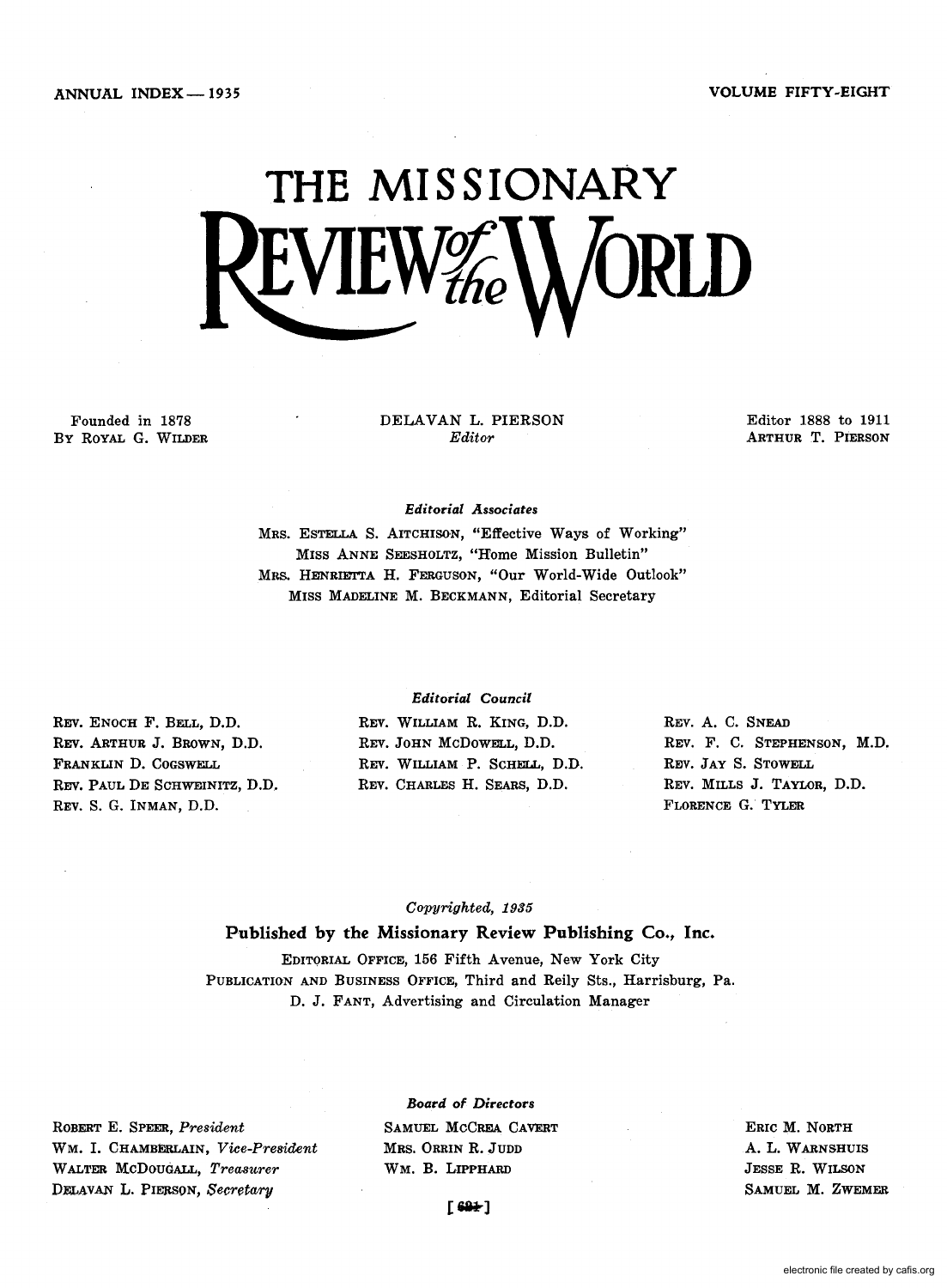# Annual Index-1935

## **Index to Authors**

### *Page*

| Aitchison, Estella S. 32, 79, 140,                    |      |
|-------------------------------------------------------|------|
| 192, 239, 301, 363, 428, 495, 543,                    | 598  |
| Anderson, Mrs. J. N.                                  | 234  |
| Atkins, Gaius Glenn                                   | 274  |
| Ballard, Adela J.                                     | 283  |
|                                                       | 352  |
|                                                       | 118  |
|                                                       | 226  |
|                                                       | 412  |
|                                                       | 479  |
| Burkhart, Roy A.                                      | 333  |
| Camargo, Gonsalo Baez<br>Chirgwin, A. M.              | 485  |
|                                                       | 109  |
| Clark, C. A. $\ldots$ . $\ldots$ . $\ldots$ .         | 121  |
|                                                       | 339  |
| Clench, C. David<br>Conning, John Stuart              | 232  |
| Corey, Stephen J. 13, 15                              |      |
| Coventry, $H. R.$                                     | 63   |
| Davis, Joseph A.                                      | 465  |
| Davis, Milton                                         | 491  |
| Dawber, Mark A.                                       | 263  |
| Detweiler, Charles S. 224,                            | 477  |
| Devadanam, Konigapogu Joseph.                         | 344  |
| Dickerson, Homer L.<br>Di Domenica, A.                | 298  |
|                                                       | -71  |
| Dowhaluk, $T.$                                        | 231  |
| Downs, Evelyn A.<br>Drury, Clifford M.                | 425  |
|                                                       | 62   |
| Eddy, Paul Dawson                                     | 290  |
| Farmer, Herbert H.                                    | 113  |
|                                                       |      |
|                                                       |      |
|                                                       |      |
| Gale, W. Kendall                                      | 359  |
| Gammon, Clara G. M.                                   | 494  |
| Glover, Robert Hall 12, 14,<br>Grubb, Kenneth G. 347, | 409  |
|                                                       | 468  |
| Guinness, Howard                                      | 179  |
|                                                       | 585  |
|                                                       | - 70 |
|                                                       | 419  |
|                                                       | 459  |

- Advance at Home, New Cooperative, Charles E. Schaeffer .. 21
- Africa, African Books for, Mar-
- Publicity Letters from, Plumer<br>Smith .................. 222
- Smith ................... 222 When You Think of, Emory
- Ross .................... 593 African Christian Teacher, The, W. Singleton Fisher ...... 357
- Airplane Crash Front Page<br>News, R. W. Hambrook ... 419<br>America, Changing Frontier in,
- Hermann N. Morse ....... 266 Americans, Problem of, Unas-
- similated, W. C. Schaeffer . 271 America's "Last Stronghold of
- Paganism," C. C. Brooks . 226 Bible and Soul Winning, The, Will
- H. Houghton ............. 591 Black. If I Were, Leila Avery
- Rothenburger ............ 188
- Challenge of Changing Condi-<br>tions, George Craig Stewart 423 tions, George Craig Stewart 423<br>
- Students to the Church,
- Wilmina Rowland ........ 583

|                                                                      | Page |
|----------------------------------------------------------------------|------|
| Hayne, Coe 281,<br>Hoffmann, Conrad, Jr.                             | 349  |
|                                                                      | 327  |
| Hoppe, Ernst Max                                                     | 407  |
|                                                                      | 130  |
|                                                                      | 591  |
| Huntington, Ellsworth                                                | -74  |
| Inman, Samuel Guy 452,                                               | 510  |
| Jeffrey, J. Howard $\dots\dots\dots$                                 | 571  |
| Jordan, Samuel M.                                                    | 393  |
| Jorquera, Laura<br>Kellersberger, Julia Lake                         | 487  |
|                                                                      | 221  |
| Kerr, Hugh Thomson<br>King, Wm. R.                                   | 276  |
|                                                                      | 286  |
| Kittell, James S. 68, 69                                             |      |
| Kohlstedt, E. D.                                                     | 68   |
| Ledbetter, J. S.<br>Leynse, James P. 59,                             | 190  |
|                                                                      | 575  |
| Mack, S. Franklin                                                    | 471  |
|                                                                      | 389  |
| Mackay, John A.<br>Mackenzie, D. R.<br>Mackenzie, Jean Kenyon        | - 7  |
|                                                                      | 112  |
| Mair, A.<br>McAfee, Cleland B.<br>McGranahan, R. W.                  | 133  |
|                                                                      | 175  |
|                                                                      | 288  |
| McLeish, Alexander                                                   | 418  |
|                                                                      | 178  |
|                                                                      | 219  |
| Miller, F. S.<br>Mills, Victor J.<br>Morentz, Paul I.                | 77   |
| Morrison, Charles C.                                                 | 403  |
| Morrow, R. C. $\dots\dots\dots\dots\dots\dots$                       | 586  |
| Morse, Hermann N.                                                    | 266  |
| Mott, John R. 11, 14                                                 |      |
| Odell, Edward A.                                                     | 101  |
| O'Hara, J. W.                                                        | 577  |
| Oldham, J. H.                                                        | 346  |
| Olds, C. Burnell                                                     | 427  |
| Pierson, Delavan L. 24, 125,                                         | 183  |
| Price, Willard                                                       | 589  |
| Richter, Julius 17,                                                  | 515  |
| Riggs, Charles T.                                                    | 401  |
| ${\rm Ritchie},$ John $\, \ldots \ldots \ldots \ldots \ldots \ldots$ | 462  |
|                                                                      |      |

# **Contributed Articles**

- Chile, Protestants, in the Early Days, Laura Jorquera .... 487 Children, Call of the Unchurched,
- J. Campbell White ........ 76 of America, Unchurched, R.
- 
- Success of Missionary, Ells-<br>worth Huntington worth Huntington .......
- Chile, Among the Mapuches of,<br>W.m. M. Strong, Jr. China, Century of Medical Work
- 
- in, J. Oscar Thompson .... 55<br>Idols Falling in, James P.<br>Leynse .................. 59
- Inland Mission, Seventy Years<br>of the, Marshall Broomhall 412 of the, Marshall Broomhall 412<br>- Ten Year's Growth in, Clif-
- -- Ten Tear's Growth In, CIII-<br>ford M. Drury .............. 62<br>-- Where Christ Is Not Known,
- Where Christ Is Not Known,<br>J. Howard Jeffrey ........ 571<br>Why I Am Returning to, Bea-
- trice Scott Stevenson ...... 107<br>- Witness for Christ in, A, A.
- witness for Christ In, A, A.<br>Mair ..................... 133<br>Chinese Doctor, Visiting Lepers
- with a, Lady Hosie  $\dots \dots$  130  $\begin{bmatrix} 000 \\ 000 \end{bmatrix}$

|                                                                        | wyv  |
|------------------------------------------------------------------------|------|
| Robinson, F. A. $\ldots$                                               | 138  |
| Ross, Emory 453, 593                                                   |      |
| Rothenburger, Leila Avery                                              | 188  |
|                                                                        | - 31 |
|                                                                        | 583  |
|                                                                        | - 21 |
|                                                                        | 271  |
|                                                                        |      |
|                                                                        | 602  |
|                                                                        | 397  |
| 242, 304, 367, 431, 498, 546, Seymour, Flora Warren<br>Shriver, Wm. P. | - 5  |
|                                                                        | 173  |
| Smiley, $C. H.$                                                        |      |
| Smith, Frank A. 67, 69<br>Smith. Plumer  222                           |      |
| Smith, Plumer                                                          |      |
| Snead, A. C. 13, 16<br>Speer, Robert E. 11, 14, 452                    |      |
|                                                                        |      |
| Stanton, William Arthur                                                | 167  |
|                                                                        | 107  |
| Stevenson, Beatrice Scott<br>Stewart, George Craig                     | 423  |
| Strong, Wm. $\tilde{M}$ ., Jr.                                         | 237  |
| Stuntz, Hugh C.                                                        | 475  |
|                                                                        | 567  |
|                                                                        | 341  |
|                                                                        | 579  |
|                                                                        | 492  |
|                                                                        | -55  |
| Topping, Helen                                                         | 124  |
| Troxel, Moneta                                                         | 574  |
| Tucker, H. C. $\dots\dots\dots\dots\dots$                              | 482  |
| Wahlberg, Edgar M.                                                     | 295  |
|                                                                        | 292  |
|                                                                        | 453  |
|                                                                        |      |
| Weeks, William J.                                                      | 186  |
| Wheeler, W. Reginald<br>White, J. Campbell                             | 187  |
|                                                                        | 76   |
| Wilder, Robert P. $\dots\dots\dots 12$ , 14                            |      |
| Williams, Mary Wilhelmine                                              | 455  |
| Wilson, E. Graham 67, 69                                               |      |
| Wrong, Margaret                                                        | 596  |
|                                                                        |      |
| Young, Arthur A.  356<br>Zwemer, Samuel M. 30, 215, 405                |      |
|                                                                        |      |

*Page* 

Chinese, Forty-seven Years Among

- the, Jonathan Goforth .... 415<br>Nurse Evangelist, A, James<br>P. Levnse ............. 575 P. Leynse •............ 575 - Women, Christian College for,
- W. Reginald Wheeler .....
- Chosen, Fifty Years of Coopera-<br>tion in, C. A. Clark ....... 121<br>Christian Education, Need for, J.<br>M. Walker ................ 292<br>— Work, Practical Training for,
- 
- William J. Weeks ......... 186
- Christianity and the World To-<br>
day, Herbert H. Farmer .. 113<br>
 Versus the "Isms," Gaius
- Glenn Atkins ............. 274 Christmas Why They Did It,
- Moneta Troxel ........... 574 Criminals and the Church, Juve-<br>nile. Homer L. Dickerson .. 298 nile, Homer L. Dickerson ..
- Cuba, Some Peacemakers of, Coe Hayne ................... 349
- Hayne ..................... 349<br>Danny, A High Grade Invest-<br>ment, F. A. Robinson ..... 138
- 
- Dyaks. Taking the Gospel to the, C. David Clinch .......... 339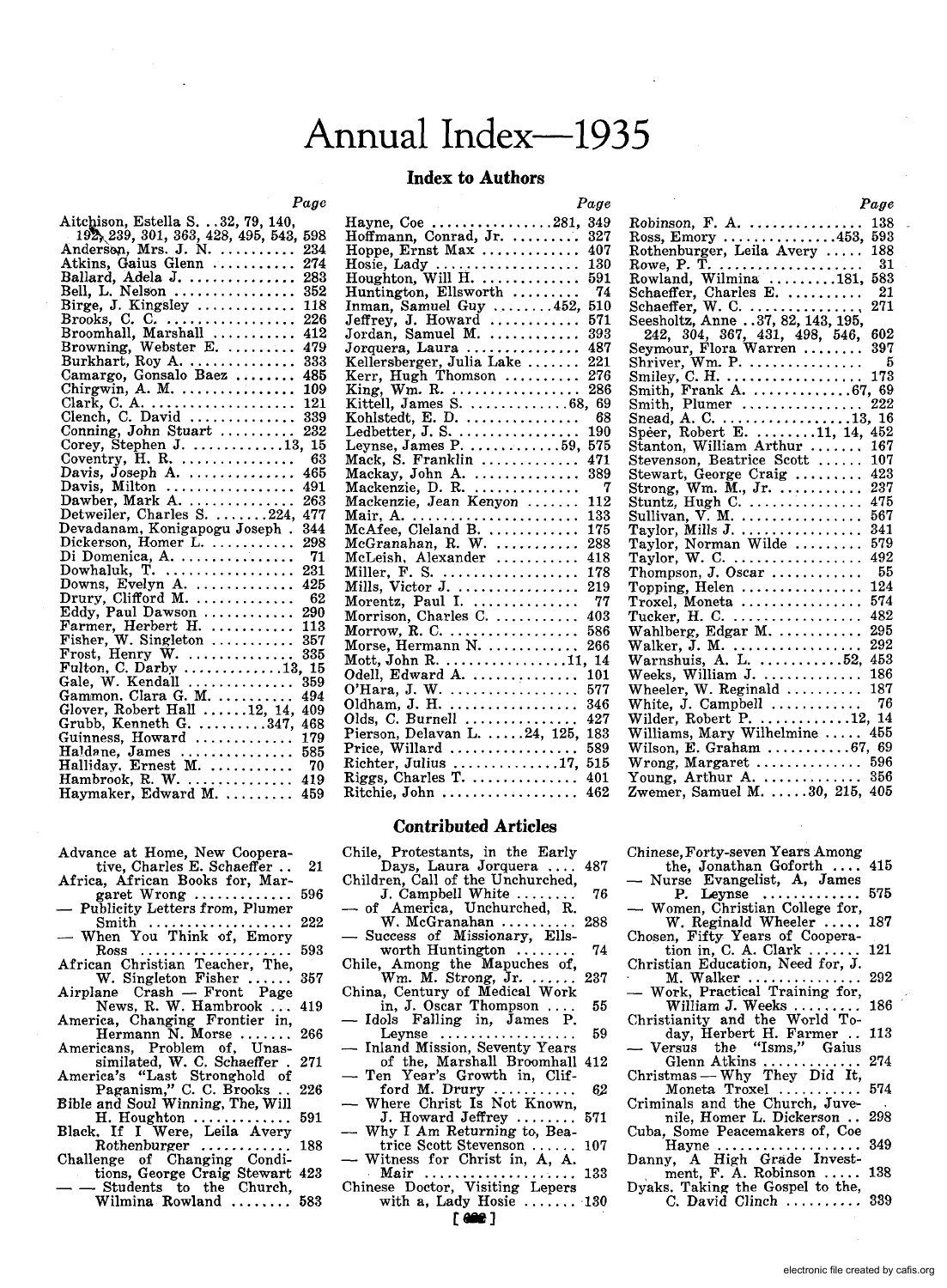*Page* 

- Faith Mission, What Is a, Robert Faith Mission, What is a, Robert<br>Hall Glover ................. 409<br>Farag Abdalla, Day with, Willard
- Price .................... 589
- Federal F a v o r for Fetishism,<br>Flora Warren Seymour
- Flora Warren Seymour ... 397 Goforth, Jonathan, of China Gospel, New Day and the Old,
- Hugh Thomson Kerr ...... 276<br>
Hugh Thomson Kerr ...... 276<br>
the, Henry W. Frost ...... 335<br>
Home Mission Task, Restating<br>
the, Mark A. Dawber ..... 263
- 
- Home Missions, Cooperation and Union in, Wm. R. King ... 286
- Union in, Wm. R. King ... 286<br>Hyde, A. A. ............................ 338
- India at the Crossroads, William<br>Arthur Stanton .......... 167<br>- Caste Christians Among the
- Telugus, C. H. Smiley .... 173 Greatest Moslem Mission Field
- in, Samuel M. Zwemer .... 215
- Robber's Church in, A, H. R. Coventry ................ 63 '
- What Jesus Means to, Konigapogu Joseph Devadanam .. 344
- Iran, Only Christian College in, Samuel M. Jordan ........ 393
- Islam's Debt to the Bible, Samuel M. Zwemer .............. 405
- Italians in America, Conditions Among, A. Di Domenica .. 71
- Japan, Christianity and Commu-
- nism in, Helen Topping ... 124<br>Jews Become Christians? Will,<br>John Stuart Conning ..... 232
- Criticisms of Work for, Paul
- 1. Morentz ............... 77 Hitler and the $-A$  Christian
- View, Conrad Hoffmann, Jr. 327 Korea, "All Things to All Men"<br>in, S. F. Miller ............ 178
- Situation in, C. Burnell Olds . 427
- Kurd Becomes a Christian, When a, Delavan L. Pierson .... 24 Latin America, Cooperation and
- Unity in, Webster E. Brown-<br>ing ............................... 479
- $\lim_{\text{img}} \lim_{n \to \infty} \lim_{n \to \infty} \lim_{n \to \infty} \frac{479}{1000}$ <br>
 Gospel, Need for the, Ed-
- $-$  Gosper, Need for the, Eq. 459<br>ward M. Haymaker ...... 459<br>- Indians South of the Rio Indians South of the Rio<br>Grande, Joseph A. Davis .. 465

| Alcohol and Crime                     | 324        |
|---------------------------------------|------------|
| All-India Christian Conference.       | 325        |
| America, Jewish Questions in          | 388        |
| American Indians Think Missions       | 566        |
| Baluchistan, Earthquake in            | 325        |
| Bible, Anniversary of English         | 566        |
| Campaigns, Whispering $\ldots \ldots$ | 391        |
| China, Two Young Martyrs in           | 103        |
| Christian Youth Conferences           | 166        |
| Crime and Criminals, Cure for         | 102        |
| Earthquakes and Famine — What         |            |
| $Next?$                               | 261        |
| Ethiopia, Crisis in                   | 390        |
| Europe, Need for Revival              | 387        |
| Evangelical Movements Among           |            |
| Italians, W. P. Shriver               | 5          |
| Federal Council Looks Ahead           | 6          |
| Fellowship of the Spirit $\ldots$     | 4          |
| Florida Missionary Assemblies . 214   |            |
| Foreign Missionaries, Challenge       |            |
| to A. T. Warnshuis                    | <b>A52</b> |

A. L. Warnshuis ...... 453

- Latin America, Influence of the<br>Printed Page, H. C. Tucker 482
- $\frac{1}{2}$  Living Church in, Kenneth  $\frac{468}{2}$
- G. Grubb  $\dots \dots \dots \dots \dots$  468<br>- Religious Education Old<br>and New Hugh C. Stuntz, 475
- and New, Hugh C. Stuntz. 475<br>- Religious Liberty, Growth<br>of, Charles S. Detweiler. 477
- Unevangelized Areas of, John Ritchie
- John Ritchie ............. 462 - Youth in, Emerging, S.
- Franklin Mack ......<br>Latin American Lands. American Lands, Mary
- 
- R. Mackenzie ........
- Lighthouses in the Mountains, J.
- Madagascar, Pioneering Work in, W. Kendall Gale .......... 359<br>ee Lansley A.
- McAfee, Lapsley A. .........
- Medical Missions, How They "Re-Thought," L. Nelson Bell .. 352
- Mexico, Church "On the Job," R. C. Morrow ............... 586 Evangelical Youth in, Gonsalo
- Baez Camargo ........... 485 Movement of the Spirit in, Norman Wilde Taylor .... 579
- 
- Migrant Workers, Working for, Adela J. Ballard ......... 283 Ministries in Remote Places, Coe
- Hayne ....................... 281
- Missionary Dogs and Airplanes, Bishop P. T. Rowe........ 31
- Letters to the Home Church,<br>Julia Lake Kellersberger .. 221 Open Letter to a New, Alex-
- ander McLeish ........... 418
- Missions, How Can a Pastor Pro-
- mote? Victor G. Mills .... 219 Present Situation in, Julius
- What One Pastor Did for,<br>Cleland B. McAfee Cleland B. McAfee .......
- Morocco: Change and Opportunity, James Haldane ...... 585
- Mosquito Coast, On the, Kenneth G. Grubb ................ 347

Negro Youth Challenges White Youth, J. L. Ledbetter .... 190

### **Editorial Topics of the Times**

Foreign Missions a Losing Enterprise? Robert E. Speer. 452<br>- Forward in ............... 53 German Anti-Christian Activity . 261 German Missions, Crisis in, A. L. Warnshuis ................... 52 Germany, Religion and Missions in ....................... 387 Gospel and World Dominion .... 214 Home Missions Not Out of Date 99 Home Missions Today, Problem of 260 - - - In AmerIca .......... 51  $\frac{1}{\text{India}}$ , Time of Crisis in .......... 211 Italo-Ethiopian Situation, Emory Ross .................... 453 Japan, Effects of Typhoon in ... - 6<br>
- Famine in North ............... 212<br>
- Peace Message from ......... 323<br>
Kingdom of God and Money, The 101 Latin America-Why Send Missionaries to  $\dots\dots\dots\dots$ Mexico, Present Opportunities in 564

*Page* 

- Olcott, Mrs. E. E., Samuel M.<br>Zwemer ................. Zwemer ................. 30 Opportunity - Way of the Lord, Jean Kenyon Mackenzie .. 112
- 
- Poland, Religious Persecution in, T. Dowhaluk ............. 231
- Progress, Twenty-five Years of Missionary, J. H. Oldham. 346 Problems and Encouragements at
- Home, Symposium ......... 67<br>- Encouragements, Present, Symposium ............... 11
- 
- In Missions, Present-Day, Del-<br>avan L. Pierson ........... 125
- Puerto Rico, Studying Problems in, Charles S. Detweiler ... 224
- Religions, Danger of Compromise with Non-Christian, Mrs.<br>J. N. Anderson ............. 234
- 
- Samoan Chapel, B u i 1 d i n g a,<br>
Evelyn A. Downs ............ 425<br>
Solomon Islands, Triumphs of the
- Gospel in the, V. M. Sullivan 567<br>America—Quotable Facts. 474
- South America-Quotable Facts. Spiritual Values, Re-Emphasis of,
- Paul Dawson Eddy ....... 290<br>John and Betty ......... 103
- Stam, John and Betty ....... Student World, Winning the,
- Howard Guinness ......... 179 Students, Can We Interest Col-
- lege, Wilmina Rowland ... 181<br>-- Return Home, When Oriental,
- Arthur A. Young ......... 356
- Testimonies to the Living Christ 489 Thank God and Take Courage-
- Why? Delavan L. Pierson . 183
- Tshekedi, Chief of the Bamang-wato, A. M. Chirgwin ..... 109 Turkey, Something New in,
- Charles T. Riggs ......... 401 Turkey's Predicament, Charles C.
- Morrison ................ 403 Turkish Republic, Twelve Years
- of the, J. Kingsley Birge .. 118
- Turks Think of Mohammed, What
- Young, Ernst Max Hoppe . 407 Unemployed, Can the Church Help the, Edgar M. Wahl-berg ..................... 295
- Younger Men's Missionary Con-
- gress, Mills J. Taylor ..... 341 Youth and a New America, Chris-
- tian, Roy A. Burkhart .... 333

| Mexico, Religious Conflict in  163 |     |
|------------------------------------|-----|
| - Shall We Abandon                 | -5  |
| - Whither, John A. Mackay          | 389 |
| Mission Station As a Power         |     |
| House                              | 454 |
| Missions, Paternalism in           | 212 |
| New Year, Beginning the $\dots$    | - 3 |
| Recipe for a Happy Nation          | 260 |
| Report of a Friendly Critic        | 563 |
| Russia, Religion Not Dead in       | 100 |
| Sharing Our Best, Samuel Guy       |     |
| Inman                              | 452 |
| Soul of America, Saving the        | 259 |
| South India, Conditions in         | -54 |
| Spain, Struggle in $\ldots$        | 164 |
| Student Activity, Evangelical      | 213 |
| Students Today, University         | 326 |
| West Indies, Encouragements in     |     |
| the, E. A. Odell $\dots\dots\dots$ | 101 |
| Younger Men's Missionary Con-      |     |
| $gress$                            | 165 |
| Youth Congress in Philadelphia.    | 325 |
|                                    |     |

- 
- 
- Wilhelmine Williams ...... 455 Latin Americans, Twice Born ... 491
- Laws of Livingstonia, Robert, D.
- 
- W. O'Hara .............. 577